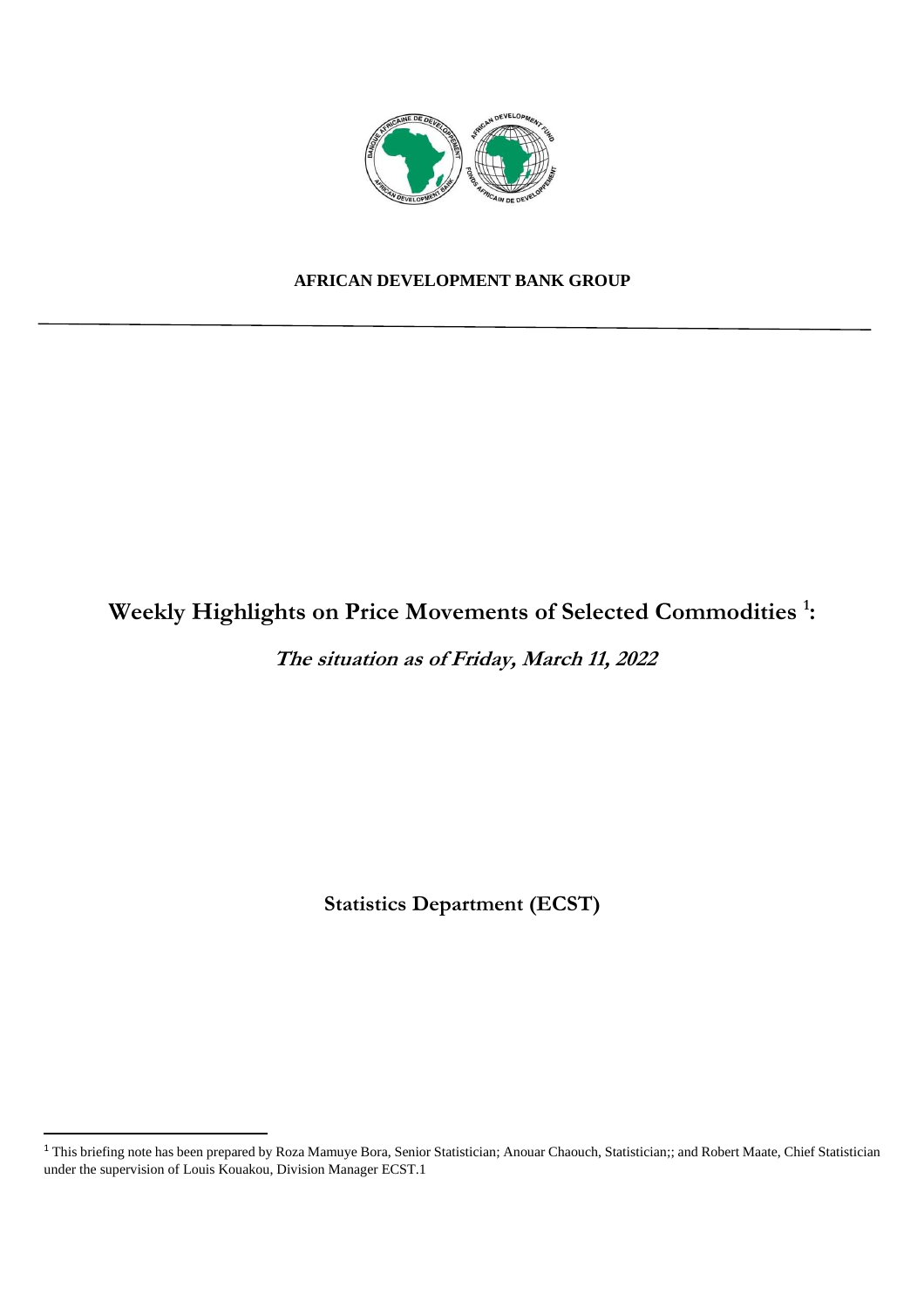# **Contents**

|                                                                                   | Page |
|-----------------------------------------------------------------------------------|------|
| <b>Highlights</b>                                                                 |      |
| Data Annexes: Weekly Price Movements of Selected Commodities                      |      |
| Data Annexes: Weekly Price Movements of Selected Commodities Since 3 January 2022 | 3    |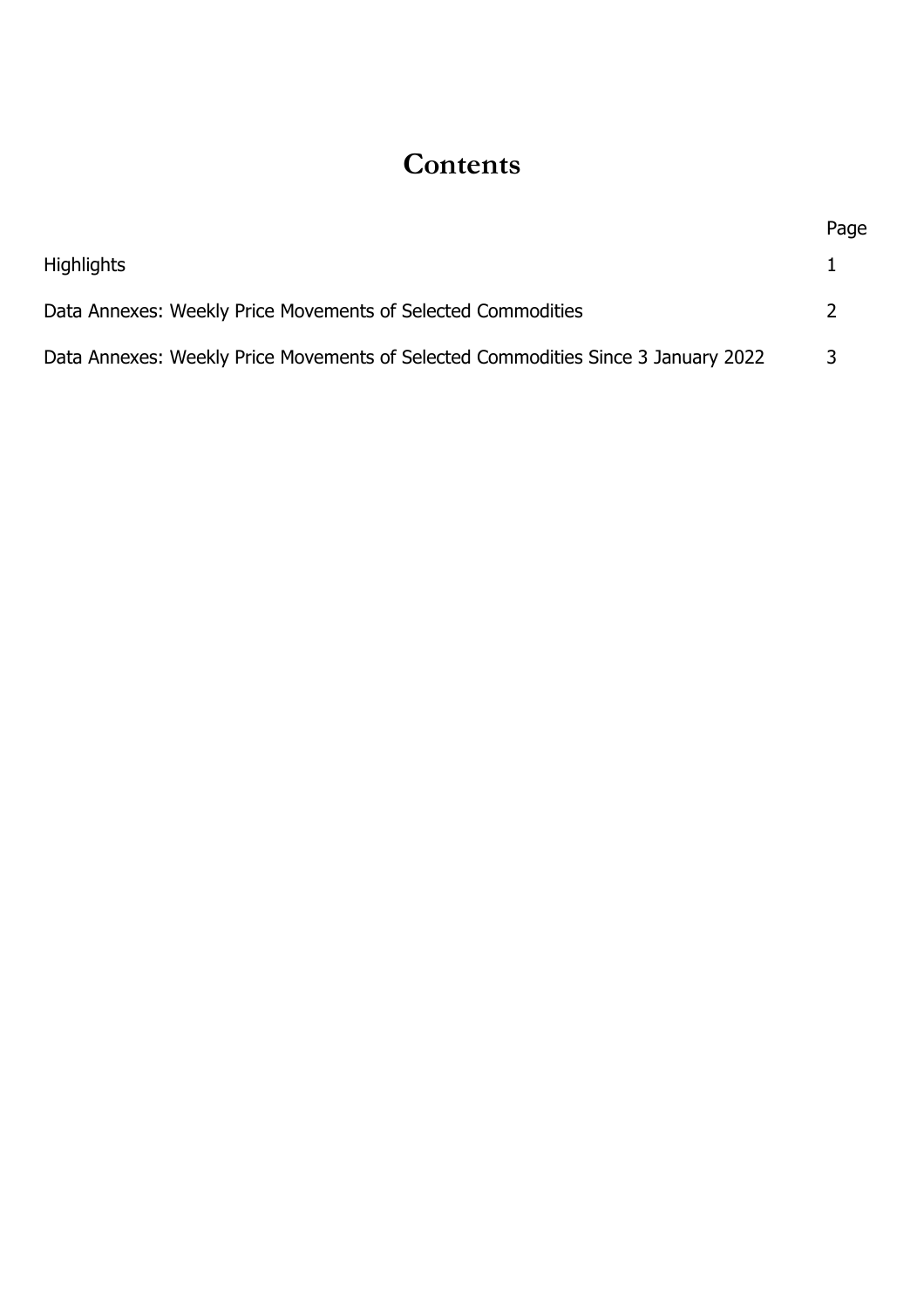### **Highlights on Price Movements of Selected Commodities - Week ending 11 March 2022**

International prices for commodities such as agricultural, metal and fuel products are known to be very volatile as they are vulnerable to various shocks. The trend in world prices of selected commodities observed over the last three weeks highlights a similar story. Commodities reviewed indicate that there has been a significant surge in most international prices up to 94 percent during the last two weeks ending 11 March 2022. However, prices of most commodities declined in the week ending 11 March 2022 compared to the previous week.

#### **Energy**

**As of March 11, 2022, international price of crude oil stood at 18 percent higher than its level two weeks earlier and 83 percent higher than the level a year ago.** Prices of brent crude oil, WTI crude oil and natural gas increased by 18.1 percent, 17.8 percent and 1.8 percent respectively, compared to their prices on February 24, 2022. The increases were more pronounced on year-onyear basis with the price of WTI crude oil increasing by 79.6 percent, brent crude oil prices (83.9 percent) and natural gas (88.6 percent).

#### **Metal**

**International prices of selected metals specifically gold, silver, platinium, copper and nickel increased at various degrees on a weekly basis, during February 24 to March 11, 2022.** Nickel recorded the highest price raise of 94.3 percent during the period under review and was a higher increase compared to what was registered during the same period in the previous year. Prices of platinium, gold, silver and copper recorded respective increases of 1.7 percent, 3.4 percent, 4.7 percent and 3.2 percent during period under review. Year-on-year, prices of gold and copper raised by 15.4 percent and 12.4 percent respectively. Platinium and silver recorded respective declines of 9.6 and 0.8 percent.

#### **Agricultural Commodities**

**International prices of agricultural products recorded varying levels of increase ranging between 12.8 percent for wheat (HRW) and 0.1 percent for cocoa, during the two weeks between February 24 and March 11, 2022-.**, Price increase has been recorded for corn CBT at (10.0 percent), sugar (7.4 percent), rice (2.6 percent) and cotton (1.6percent). World prices of coffee- arabica declined by 6.9 percent in the last two weeks. Year-on-year data highlights that all the selected agricultural commodities had increases, ranging between 72.9 percent for wheat and 21.5 for rice, albeit for cocoa whose price declined by 6.3 percent during the same period.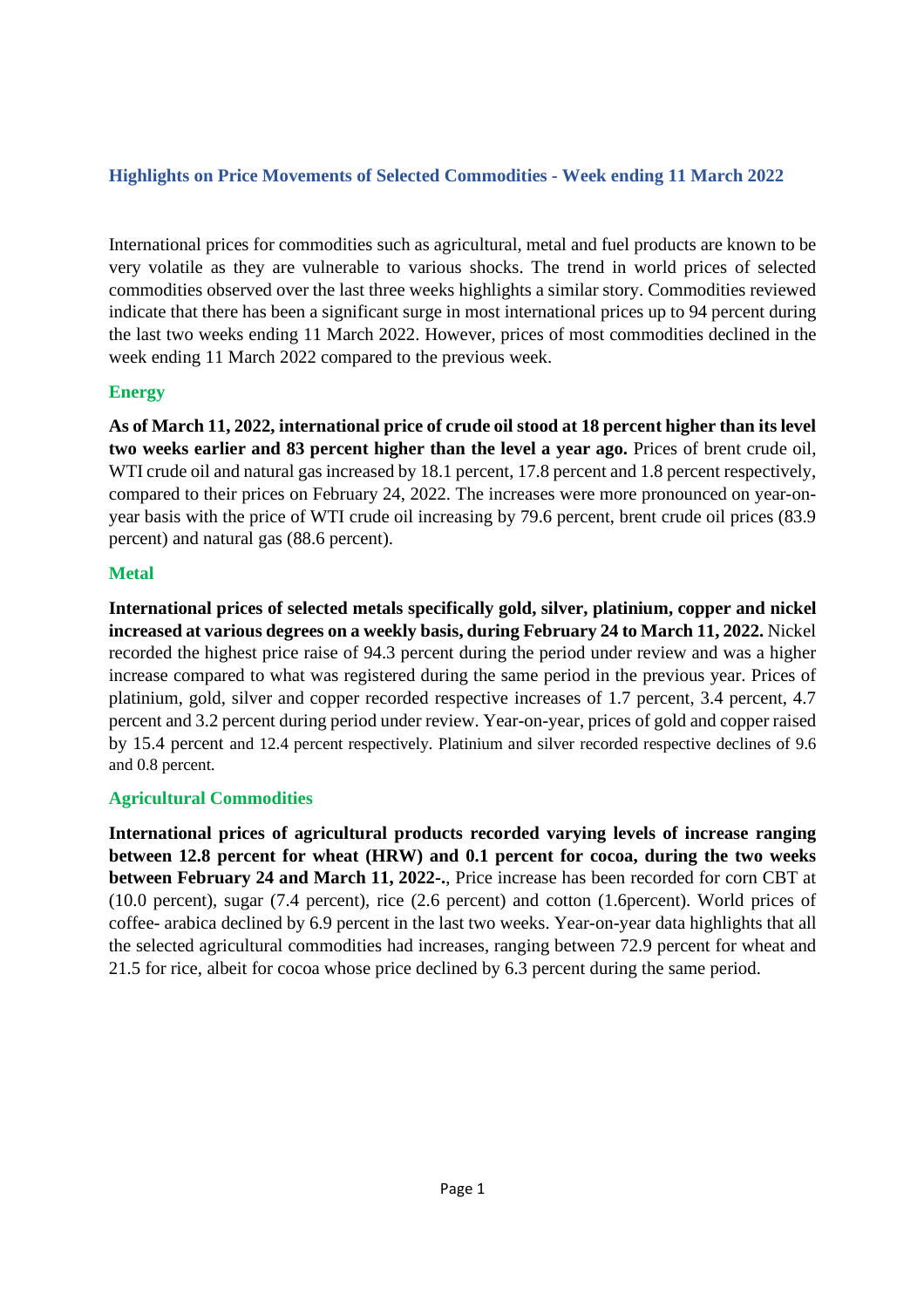

Notes: bbl = barrel; mmbtu = million British thermal units; t.oz = troy oz; cwt= Hunderweight; bu= Bushel; MT = Metric Ton; lb= Pound